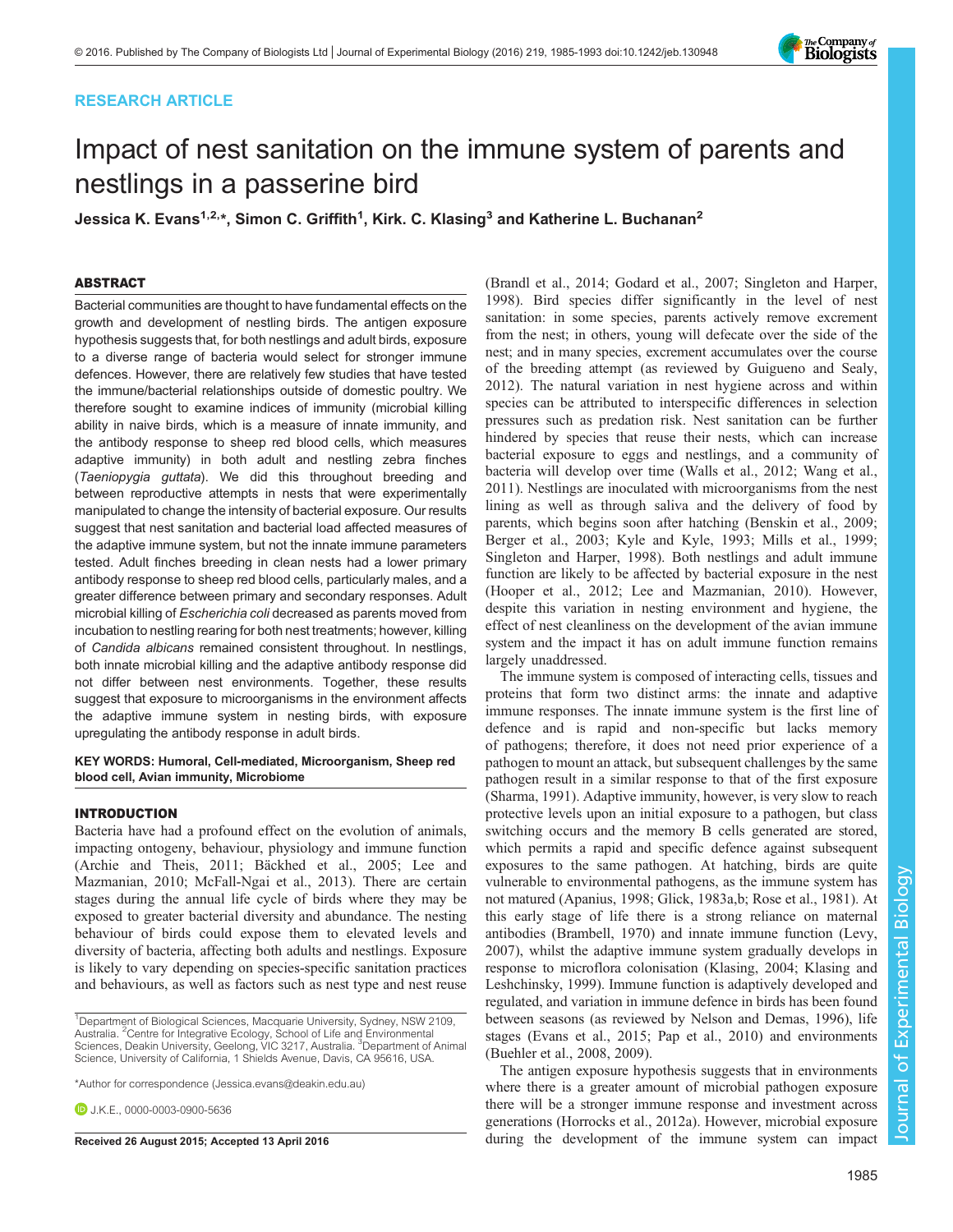subsequent functioning greatly; for example, neonatal chickens and mice raised in germ-free laboratory environments have a reduced functional immune capacity into adulthood, compared with offspring raised in conventional environments [\(Bedrani et al.,](#page-7-0) [2013](#page-7-0); [Lee and Mazmanian, 2010](#page-8-0)). To some extent, this has also been found in two species of wild bird, where microbial exposure was positively correlated with various measures of the innate immune response ([Buehler et al., 2008; Horrocks et al., 2012a](#page-8-0),[b\)](#page-8-0). The mechanisms behind such correlations remain unclear and further experimental studies outside of domestic poultry are required.

A second explanation for variation in immune function is the trade-off hypothesis ([Sheldon and Verhulst, 1996](#page-8-0)), which predicts that consumption of limited nutritional resources by the immune system leads to trade-offs between immune function and other resource-demanding activities such as reproduction ([Ilmonen et al.,](#page-8-0) [2000](#page-8-0); [Lochmiller and Deerenberg, 2000](#page-8-0); [Norris and Evans, 2000](#page-8-0); [Sheldon and Verhulst, 1996\)](#page-8-0). Production of acute phase proteins and lymphocytes can be nutritionally costly [\(Lee and Klasing,](#page-8-0) [2004](#page-8-0)), and the hypertrophy of the liver, which rapidly produces acute phase proteins, is also significant [\(Iseri and Klasing, 2014\)](#page-8-0). Decreased intake of food and inefficient digestion are other important consequences of a robust immune response ([Iseri and](#page-8-0) [Klasing, 2014](#page-8-0)). Examples of a trade-off between immune function and other physiological processes in passerine birds in the wild include an increase in metabolic energy expenditure following an experimental challenge by the injection of sheep red blood cells (SRBCs) [\(Ots et al., 2001](#page-8-0)) and increases in metabolic rate following injection of phytohaemagglutinin (PHA) ([Martin et al., 2003\)](#page-8-0). In the laboratory, a trade-off between immune function and reproduction has been demonstrated through a negative relationship between antibody titres and the number of offspring in nesting zebra finches, Taeniopygia guttata ([Deerenberg et al.,](#page-8-0) [1997](#page-8-0)). In another wild bird, the basophilic inflammation response to a PHA challenge resulted in reduced nestling growth rates [\(Soler](#page-8-0) [et al., 2003\)](#page-8-0).

In the zebra finch, faeces accumulate in the nest as nestlings grow and defecate, exposing them continuously to faecal bacteria [\(Benskin et al., 2009\)](#page-7-0) and the community of bacteria that presumably builds up in the nest over the period of use. In this study, by experimentally manipulating nest bacterial communities and nest hygiene, we sought to determine whether bacterial load within the nesting environment impacts the innate and adaptive immune response in breeding adult zebra finches and their developing nestlings, and also examined potential trade-offs in nestling growth. Together, these data allow a robust experimental test for the environmental influences on immunity and the trade-off hypothesis, by testing both the innate and the cellular components of immunity. Fundamentally, we sought to test the hypothesis that exposure to microorganisms in the nest environment leads to robust immune defences, with the possibility that nest sanitation behaviour causes variation in the immune response.

# MATERIALS AND METHODS

#### **Birds**

Adult zebra finches (Taeniopygia guttata Reichenbach 1862, N=42) were sourced from local breeders and maintained under standardised conditions of 14 h:10 h light:dark photoperiod, 21– 24°C, with 40–50% relative humidity. Birds were initially kept in single-sex groups for 2 weeks, and then were able to choose a mate. The pairs were then kept in cages (Terenziani, Montichiari, Italy; 50 cm high×50 cm wide×100 cm long) and provided with seed

(GoldenCob, Wodonga, VIC, Australia), cucumber, eggs, shell grit and water *ad libitum*. Pairs were provided with nest boxes and nesting material at the time of pairing. Nests were monitored daily after the onset of egg laying to determine the hatch date of nestlings and post-hatch timings. Nestlings were marked with individual coloured non-toxic nail varnish on the nail for identification. There were 10 pairs (20 birds) in the clean nest treatment and 11 pairs (22 birds) in the dirty treatment (see below). To ensure adequate power, we used sample sizes similar to those of previous studies that have assessed either adaptive immunity in zebra finches [\(Deerenberg et al., 1997](#page-8-0)) or microbial killing in birds ([Evans et al.,](#page-8-0) [2015\)](#page-8-0).

## Manipulation of nest hygiene

Nests were randomly allocated to two treatment groups that differed in their level of nest hygiene: 'clean' and 'dirty'. For clean nests, nesting material was replaced with fresh sterilised (autoclaved) nesting material within 2 days of hatching, and was continuously replaced with sterilised material twice weekly until nestlings were 30 days of age, by which time the nestlings had completely fledged from the nest (ca. 20 days). In this treatment, the replacement of the nest material removed all nestling faeces at least twice weekly so that the nests remained clean. For dirty nests, 5 g of chicken faeces was added on the interior surface of the nest cup within 2 days of hatching, and 2 g of chicken faeces (from free-ranging chickens) was further added twice weekly for 30 days. This was in addition to the natural finch faeces deposited in the nest. Chicken faeces were pulverised and mixed with distilled water to create a thick paste for spreading around the nest cup. Dirty nests were also sham cleaned so that nestlings were disturbed for the same time period as nestlings from clean nests and the nesting cup was moved gently around the box. Gloves were used in the handling of clean and dirty nest material, nestlings and adults. Bacterial abundance within the nests was assessed using bacterial agar paddles (Hycheck paddles, Micromedia, Moe, VIC, Australia) the day after nesting material changes (clean) or the addition of chicken faeces (dirty) at around day 7 after hatching.

# Blood sampling and microbial killing assay

Adult birds were bled at three different time points and assayed for microbial killing capacity: (i) during incubation (ca. 10 days after clutch completion); (ii) 10 days after nestlings hatched; and (iii) 20 days after nestlings hatched (see [Fig. 1\)](#page-2-0). Comparing across these periods gave an indication of how innate immune function changes across reproductive stages. In addition, blood samples from adults were taken at 27 and 34 days post-hatch for the purpose of antibody detection (after SRBC injection at 20 days).

Two separate groups of offspring were assayed for microbial killing. One group (G1; [Fig. 1\)](#page-2-0) were tested as nestlings, before fledging (18–20 days of age) and after fledging (25–27 days of age). The second group (G2; [Fig. 1\)](#page-2-0) were assayed as sexually mature birds, after 60 days of age to test whether rearing environment had an impact on innate immune function into adulthood (see [Fig. 1\)](#page-2-0). Each offspring had three blood samples taken, where blood was used for testing microbial killing and antibody detection, but not all samples were used for microbial killing (if the blood collected was not adequate to test both immune measures for each sampling). Therefore, nestlings were blood sampled and injected at either 11–13 days (20 nestlings total, 10 in dirty nests, 10 in clean) or 60 days (12 birds, 6 per treatment) with SRBCs, with two blood samples occurring over the following fortnight. Only primary (day 7 after injection) and secondary (day 14 after injection) blood samples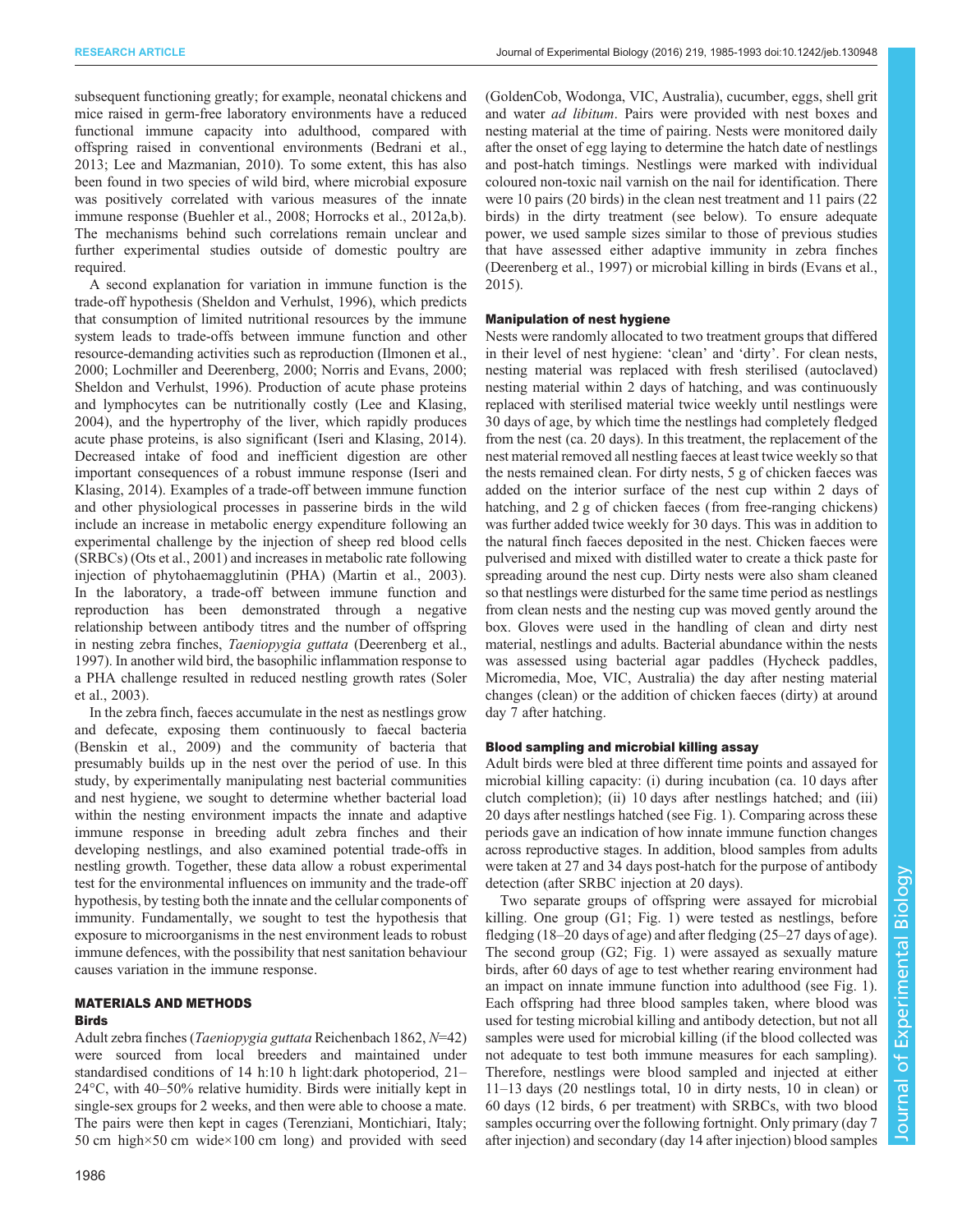<span id="page-2-0"></span>

Fig. 1. Timeline of immune measurements in adults and their offspring. Timeline of blood sampling and immune measurements including microbial killing and secondary responses to sheep red blood cell (SRBC) injections in (A) adults and (B) offspring. The bold arrows along the timeline indicate a blood sample being taken and immune measurements at a given stage (3 blood samples taken in total for offspring, 5 for adults). The timings for adults were before offspring hatched (incubation) and after hatching (from day 0). Offspring timings were from hatching (day 0). Offspring were sampled at different ages in two groups (as nestlings or juveniles of 60 days) and are indicated as group 1 (G1) and group 2 (G2).

were used to assess microbial killing. Offspring in the nest were randomly allocated an age group of 9 days (results not reported here – collected for the purpose a parallel study on age-related changes), 11 days, 13 days or 60 days.

For both adults and their offspring, blood samples were collected in the morning between 09:00 h and 11:00 h and within 10 min of the experimenter entering the room. Blood was collected from the brachial vein and no more than 200  $\mu$ l was taken at a time (<2% body mass). Blood for microbial killing tests was used within 1 h of sampling.

To assess the variation in microbial killing ability, we followed the procedure of [Millet et al. \(2007\)](#page-8-0) and [Tieleman et al. \(2005\),](#page-8-0) under sterile working conditions. We used two different microbial strains: Escherichia coli (ATCC 8739) and Candida albicans (ATCC 10231). The use of  $E$ . *coli* in this assay tests killing that is complement dependent [\(Demas et al., 2011\)](#page-8-0), involving circulating proteins in the blood that kill bacteria, and is a measure of humoral immune function. *Candida albicans* tests the ability of blood to kill via phagocytosis, a measure of cellular immune function. We reconstituted the lyophilized pellet (Microbiologics, St Cloud, MN, USA) in sterile PBS and made a working solution of approximately 300 colony forming units (CFU) per 100 µl (or 3000 CFU ml<sup>-1</sup>). The working solution was made fresh daily. A control to test CFU was incubated with each batch of test plates. A negative control plate with only whole blood was also made for each bird to ensure sterility was maintained whilst sampling. Whole blood was diluted (1:10) in CO2-independent medium (Gibco, Life Technologies, NY, USA) containing 4 mmol l−<sup>1</sup> L-glutamine (Sigma Aldrich, Castle Hill, NSW, Australia) and the test microbe. Diluted blood was incubated for 30 min (for E. coli) or 2 h (for C. albicans) at  $41^{\circ}$ C. Following incubation, 50 µl of diluted blood was spread on soy tryptic agar plates in duplicate (total  $100 \mu l$ ) using sterile spreaders. The plates were inverted and incubated at 37°C overnight (E. coli) or for around 48 h (C. albicans) and the colonies were then counted visually across the whole plate (blind to the sample identity). All plates, except for negative controls, were prepared in duplicate. For both strains, we calculated the proportion killed as the average number of colonies on experimental plates relative to the average number of colonies on the CFU control plates {[1−(average number of CFU on experimental plate/average number of CFU on control plate)] $\times$ 100}. No negative controls contained CFUs.

#### Vaccination

To test the adaptive antibody response, we used SRBCs, which possess a variety of antigens that are not considered pathogenic. The antibody response to SRBCs indicates the ability of the humoral immune system to mount a response to foreign antigens ([Bacon,](#page-7-0) [1992;](#page-7-0) [Deerenberg et al., 1997\)](#page-8-0). To make the vaccine of SRBCs, sheep blood in Alsever's solution was spun at 2000 rpm (295  $g$ ) for 15 min and the Alsever's solution discarded. The blood cells were washed 3 times in  $1\times$  phosphate buffered saline (PBS), and then prepared as 40% sheep red blood cells by volume in PBS. The preparation was made fresh daily. Adults were blood sampled 20 days after their offspring had hatched, to assess the initial level of natural antibodies to SRBCs and part of the blood sampled at this time was used for microbial killing. The two offspring groups also had background antibodies assessed at 11–13 days or 60 days. The blood collected from adults and nestlings for all background, primary and secondary responses was spun at 14,000 rpm in a benchtop centrifuge for 15 min with the plasma stored at −80°C for later analysis. Adults and offspring were weighed prior to each vaccination to enable administration of the correct dose of SRBCs (50 µl of 40% SRBCs per 13 g bird). At the time of blood sampling, the vaccination was administered intramuscularly into the left breast. Seven days after the first vaccination, blood was taken for analysis of the primary immune response and the plasma stored. However, nestlings sampled at this time (18–20 days) for the primary response did not show any titre when analysed and therefore only the secondary response is mentioned for nestlings throughout the rest of the paper. The second vaccination of 40%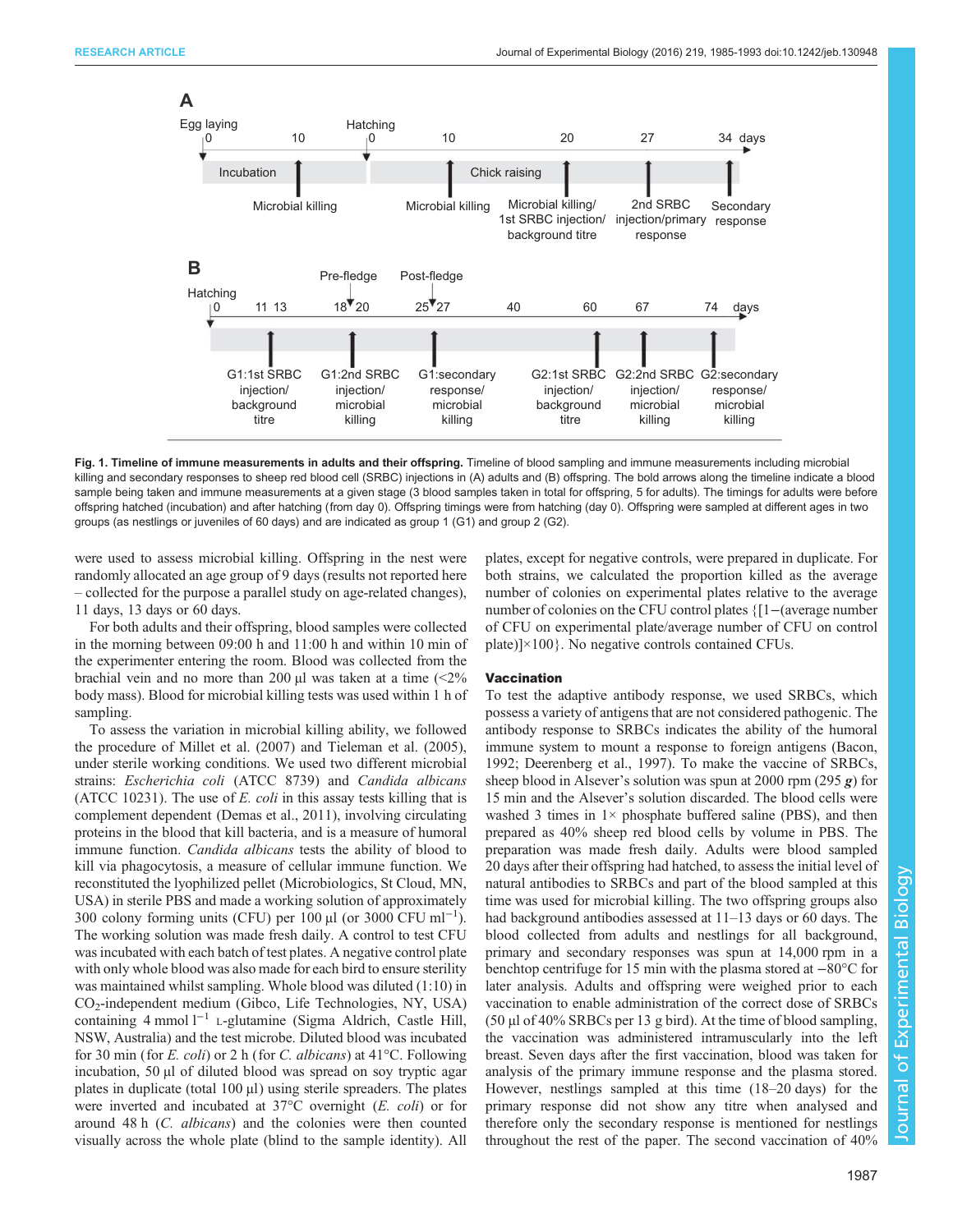model was used. To account for non-independence of data and

<span id="page-3-0"></span>SRBC was then administered into the right breast. A blood sample to analyse the secondary immune response was taken 7 days after the second vaccination (blood sample at 34 days post-hatch for adults, 25–27 days of age for nestlings, 74 days of age for sexually mature offspring). The blood was spun and the plasma stored at −80°C. Plasma from each blood sample (initial, primary response, secondary response) was then analysed using an agglutination assay.

## Agglutination assay

The agglutination assay was conducted to test the humoral component of the immune system and antibody response, and followed previous protocols [\(Deerenberg et al., 1997](#page-8-0)), although we used 15 µl of unheated plasma for each sample serially diluted in PBS. A 15 µl sample of 2% SRBC was added to each well, and the plate was gently tapped, covered with clingfilm and incubated in a waterbath for 1 h at 37°C. Agglutination was scored twice, blind to the sample identity, by the same person. Plates were then scanned on an Epson flatbed scanner (model V700). Lysis scores were recorded 1 h after incubation. The visualisation of lysis (cloudiness in wells) indicates the ability of complement to lyse the red blood cells.

#### **Statistics**

Data was analysed using SPSS (version 22). Normality of the data was assessed using Shapiro–Wilk tests. To test the effect of nest treatment on humoral and cellular innate immune measures across the breeding period, microbial killing data of E. coli and C. albicans were analysed separately using general linear mixed models [with restricted maximum likelihood (REML) estimation] where bird ID was used to account for repeated measures. Fixed factors in the model included treatment, stage of breeding and sex. Potential nest effects that may influence condition were included as covariates, such as number of nestlings per nest and body mass. For all models described, all two-way interaction terms and single variables were included initially in each model and then interactions were removed sequentially by highest  $P$ -value for those interactions with  $P > 0.10$ . Repeatability of microbial killing was also tested. Models with both random intercept and random intercept with random slope were calculated and the best model was selected based on the Akaike information criterion (AIC) and degrees of freedom. Random intercept was chosen as the best model for the adult data. The estimated means (±s.e.m.) are presented throughout the Results (unless otherwise indicated) and actual means can be found in [Table 2.](#page-4-0) Note that there are four microbial killing samples (two nests) and one additional sample (in C. albicans killing only) missing across nest treatments during incubation. This was due to either the unavailability of microbes (for a week during the work) or a failure to collect enough blood to measure all functions (the additional bird). To test the relatedness, relationship and immune strategies between the innate immune measures during breeding, a Pearson's product moment correlation between the killing of both microbes for adults from both treatments was assessed at incubation, and 10 and 20 days post-hatch. To test the effect of the nest treatment on the primary and secondary immune response, agglutination was assessed using general linear mixed model (with REML estimation) with nest ID used as a random effect to account for non-independence of data and potential nest effects. For both the primary and secondary immune response (and lysis), the analysis was run with main effects of treatment and sex, with the number of offspring and mass as covariates. Interactions were dealt with in the same manner as above. For the assessment of nest treatment on immune function of offspring, a general linear mixed

potential nest effects, nest ID was included as a random factor in all linear mixed models. Model parameters used to assess whether there were differences in agglutination and microbial killing included treatment, sex, mass and number of nestlings. Sexually mature (60 day) offspring were tested separately using the same parameters. Growth rate was calculated from the percentage increase in mass between day 5 and day 10 [(day 10 mass−day 5 mass/day 5  $mass) \times 100$ . When testing relationships between growth rate and microbial killing, only the final sample of blood (day 25–27) was used as this was an age where the birds were big enough to allow a sufficient amount of blood to be taken for testing microbial killing for every individual. Parent–offspring immune relationships were assessed by taking the nest average of nestlings (aged 25–27 days) for microbial killing or agglutination (secondary response) and running a correlation between the father, mother or mid-parent (average of the mother and father) 20 day microbial killing data or secondary agglutination scores.

# Ethics statement

All experimental procedures were approved by the Deakin University Animal Ethics Committee ( permit no. G40-2013).

# RESULTS

# Nest treatment

Data from the agar paddles confirmed that the experimental treatment increased the abundance of bacteria in dirty nests: there was a significantly higher number of colonies collected with agar paddles swabbing dirty nests compared with clean nests (independent samples *t*-test;  $t=12.91$ , d.f.=19,  $P<0.001$ ), with dirty and clean nests having a mean of  $155.64 \pm 10.22$  and  $14.6 \pm$ 2.09 colonies per 7 cm<sup>2</sup>, respectively.

## Table 1. Statistics for adult immune measures

|                                      | F     | d.f.  | P     |
|--------------------------------------|-------|-------|-------|
| Microbial killing: E. coli           |       |       |       |
| Nest treatment                       | 0.28  | 1,121 | 0.87  |
| Stage (incubation, 10 days, 20 days) | 10.38 | 2,121 | 0.001 |
| Sex                                  | 0.29  | 1,121 | 0.59  |
| Mass                                 | 0.15  | 1.121 | 0.70  |
| Number of offspring                  | 0.82  | 1,121 | 0.37  |
| Microbial killing: C. albicans       |       |       |       |
| Nest treatment                       | 0.15  | 1,120 | 0.70  |
| Stage (incubation, 10 days, 20 days) | 1.70  | 2,120 | 0.19  |
| Sex                                  | 2.54  | 1,120 | 0.12  |
| Mass                                 | 1.72  | 1.120 | 0.20  |
| Number of offspring                  | 0.83  | 1.120 | 0.37  |
| Primary response                     |       |       |       |
| Nest treatment                       | 4.24  | 1.40  | 0.05  |
| Sex                                  | 0.002 | 1,40  | 0.97  |
| Mass                                 | 1.48  | 1,40  | 0.25  |
| Number of offspring                  | 0.000 | 1,40  | 0.997 |
| Treatment×sex                        | 4.32  | 1,40  | 0.05  |
| Secondary response                   |       |       |       |
| Nest treatment                       | 0.001 | 1,40  | 0.98  |
| Sex                                  | 2.65  | 1,40  | 0.12  |
| Mass                                 | 0.17  | 1,40  | 0.90  |
| Number of offspring                  | 0.15  | 1,40  | 0.71  |
| Treatment×sex                        | 5.48  | 1,40  | 0.03  |
| Lysis                                |       |       |       |
| Nest treatment                       | 1.15  | 1,40  | 0.29  |
| Sex                                  | 0.08  | 1.40  | 0.78  |
| Mass                                 | 0.01  | 1,40  | 0.91  |
| Number of offspring                  | 0.22  | 1,40  | 0.64  |

Significant P-values are in bold.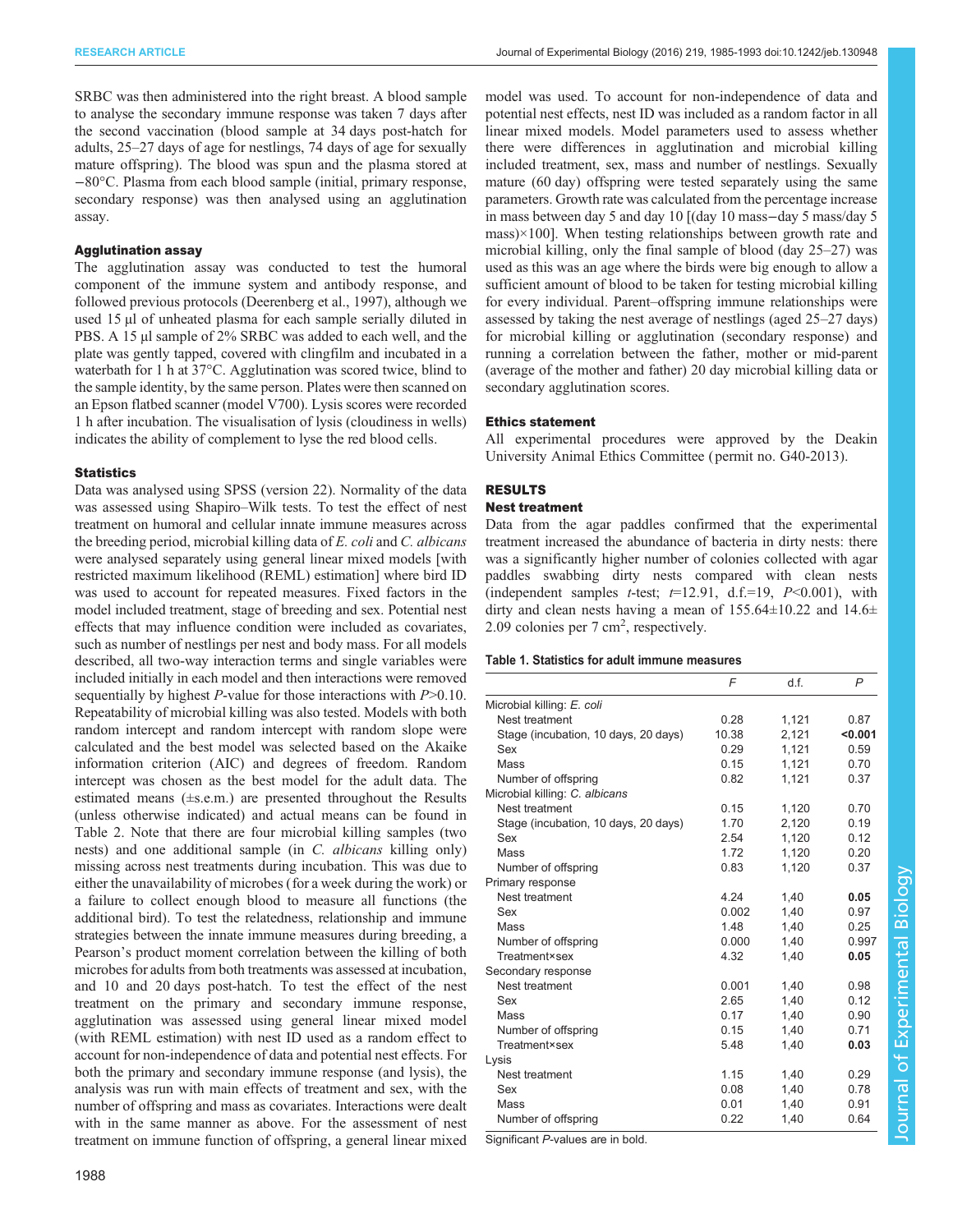<span id="page-4-0"></span>

| Table 2. Mean microbial killing of <i>E. coli</i> and <i>C. albicans</i> during breeding |  |  |  |
|------------------------------------------------------------------------------------------|--|--|--|
|------------------------------------------------------------------------------------------|--|--|--|

|                    | Clean nest (% killed)  |                        |                       | Dirty nest (% killed)  |                        |                        |
|--------------------|------------------------|------------------------|-----------------------|------------------------|------------------------|------------------------|
| Stage              | Males                  | Females                | Total                 | Males                  | Females                | Total                  |
| Escherichia coli   |                        |                        |                       |                        |                        |                        |
| Incubation         | $76.5 \pm 8.5$ (N=9)   | $65.6 \pm 8.7$ (N=9)   | $71.1\pm 6.0$ (N=18)  | $66.7 \pm 7.3$ (N=10)  | $64.0\pm9.5$ (N=10)    | $65.3 \pm 5.9$ (N=20)  |
| 10 days post-hatch | $60.1 \pm 11.5$ (N=10) | $55.0\pm9.5$ (N=10)    | $57.5 \pm 7.3$ (N=20) | $55.7 \pm 7.0$ (N=11)  | $58.7 \pm 10.5$ (N=11) | $57.3 \pm 6.2$ (N=22)  |
| 20 days post-hatch | $56.3 \pm 12.7$ (N=10) | $35.2 \pm 11.3$ (N=10) | $45.7\pm8.6$ (N=20)   | $41.6 \pm 12.4$ (N=11) | $45.7\pm8.7$ (N=11)    | $43.8 \pm 7.3$ (N=22)  |
| Candida albicans   |                        |                        |                       |                        |                        |                        |
| Incubation         | $40.6 \pm 7.7$ (N=8)   | $51.6 \pm 4.1 (N=9)$   | $46.4\pm4.3$ (N=17)   | $44.3 \pm 5.2$ (N=10)  | $50.1 \pm 4.1$ (N=10)  | $47.2 \pm 3.38$ (N=20) |
| 10 days post-hatch | $38.0 \pm 3.5$ (N=10)  | $38.6 \pm 6.1$ (N=10)  | $38.3 \pm 3.4$ (N=20) | $38.8 \pm 7.5$ (N=11)  | $50.2 \pm 6.2$ (N=11)  | 44.5±4.9 (N=22)        |
| 20 days post-hatch | $34.3\pm6.0$ (N=10)    | $47.1 \pm 2.9$ (N=10)  | $40.7 \pm 3.6$ (N=20) | $45.8 \pm 4.7$ (N=11)  | $41.3\pm6.8$ (N=11)    | $43.5\pm4.1$ (N=22)    |

Data are means±s.e.m.

## Adult immune function

#### Microbial killing

## Microbial killing of E. coli

The microbial killing capacity via complement proteins in the whole blood of adult zebra finches against E. coli was significantly repeatable across individuals and across reproductive stages  $(r=0.42\pm0.056)$ . However, microbial killing of E. coli in adults attending clean and dirty nests at different stages was not significantly different (56.01±6.07% versus 57.35±5.72%; see [Tables 1](#page-3-0) and 2), suggesting circulating proteins involved in complement-mediated immunity did not differ in birds attending nests with varying levels of sanitation. Despite the repeatability of microbial killing measures within individuals over time, there was a decrease in microbial killing capacity from incubation throughout nestling rearing ([Tables 1](#page-3-0) and 2, Fig. 2). Post hoc tests indicated that microbial killing of E. coli was significantly higher for adults at incubation compared with 20 days after their offspring hatched  $(P<0.001)$ , and E. coli killing 10 days after their offspring hatched was significantly higher than at 20 days after their offspring hatched  $(P=0.02)$ . There was no significant difference in the microbial killing of E. coli in adult males and females and it was not related to an individual's mass or the number of offspring they were rearing.

#### Microbial killing of C. albicans

The microbial killing capacity and level of phagocytosis of adult zebra finch blood against C. albicans was also significantly repeatable for an individual across stages of incubation, 10 days after offspring hatched and 20 days after offspring hatched  $(r=0.35\pm0.059)$ . However, there was no significant treatment effect, with no difference in killing of C. albicans in adults



Fig. 2. Adult microbial killing during breeding and nestling rearing. Microbial killing capacity was assessed at: incubation (E. coli: N=38, C. albicans N=37); 10 days after offspring hatched (N=42); and 20 days after offspring hatched (N=42). Data are means±s.e.m.

attending clean versus dirty nests ([Tables 1](#page-3-0) and 2, Fig. 2; mean of  $42.86\pm3.13\%$  versus  $44.38\pm2.94\%$ ). This suggests that mechanisms inducing phagocytosis may not be stimulated by variation in bacteria in the nesting environment. Furthermore, the killing capacity of adults against C. albicans did not differ between incubation, 10 days post-hatch or 20 days post-hatch ([Tables 1](#page-3-0) and 2, Fig. 2). Overall, there were no significant differences in the killing of C. albicans between males and females, and killing capacity was not related to the number of nestlings that they were rearing or to adult body mass.

#### Relationship between E. coli and C. albicans

For adults, there was no significant relationship between the killing of E. coli and C. albicans at incubation ( $r=-0.14$ ,  $N=37$ ,  $P=0.41$ ) or at 10 days after their offspring hatched  $(r=0.26, N=42, P=0.09)$ . However, at 20 days after their offspring hatched, there was a significant positive relationship between the microbial killing capacity for E. coli and C. albicans ( $r=0.35$ ,  $N=42$ ,  $P=0.02$ ).

#### Agglutination

#### Background analysis

The initial blood sample for all adults and offspring had a zero agglutination score.

#### Primary response

Nest treatment (clean/dirty nests) had a significant effect on agglutination score for blood samples taken on day 7 after injection of SRBCs ([Table 1](#page-3-0), Fig. 3). Agglutination scores were higher in adults attending dirty nests  $(3.21 \pm 0.48; Fig. 3)$  compared with clean nests (1.52±0.48), indicating that antibody titres were higher in adults from dirty nests. There was also an interaction between sex and nest treatment. Further analysis suggested that titres were higher in males from dirty compared with clean nests  $(F_{1,20} = 7.61, P = 0.01;$ 



Fig. 3. Adult primary agglutination titres between nest treatments. Treatments were clean (female titres,  $N=10$ ; male titres,  $N=10$ ) and dirty (female titres, N=11; male titres, N=11). Data are means±s.e.m.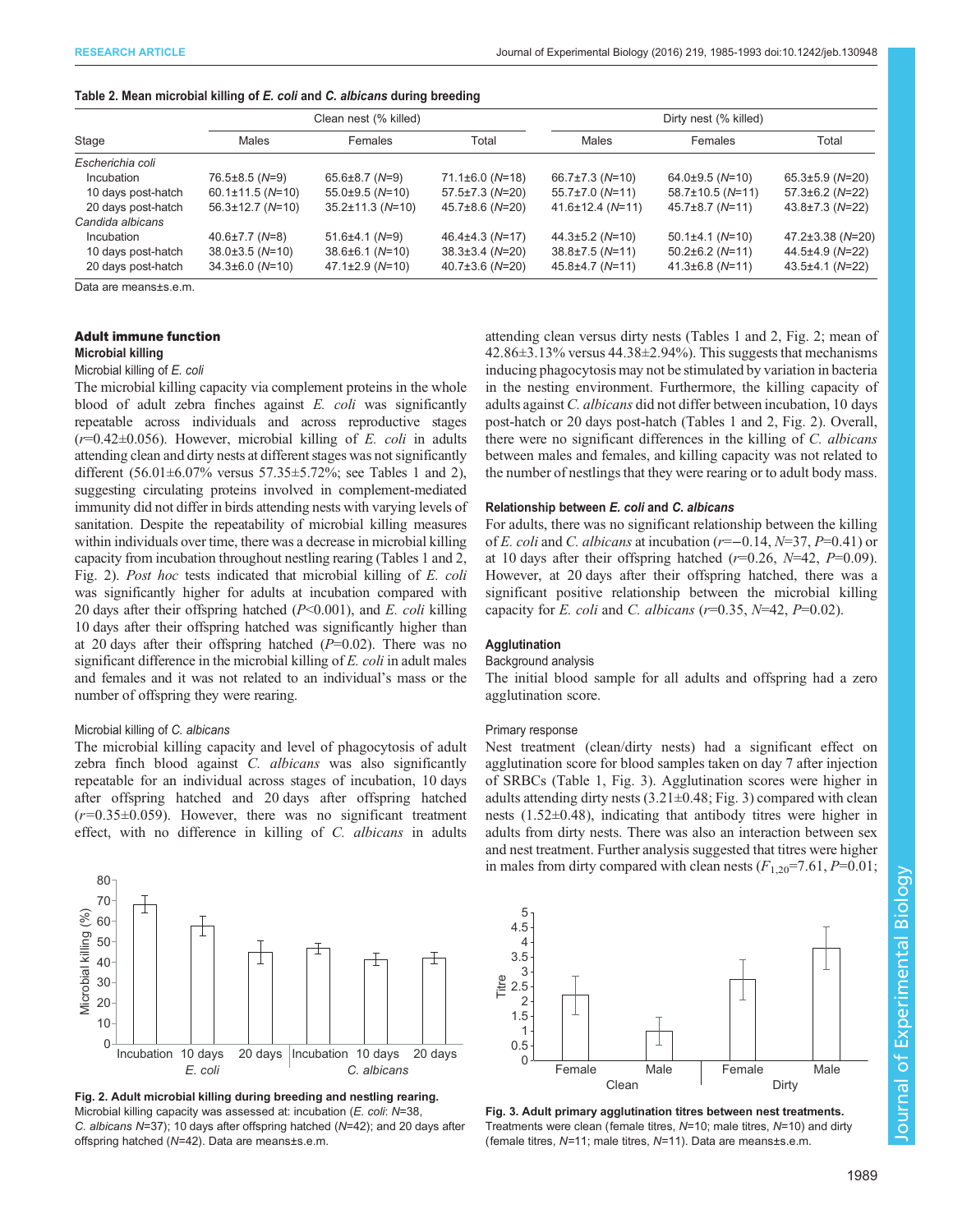<span id="page-5-0"></span>

Fig. 4. Adult secondary agglutination titres between nest treatments. Treatments were clean (female titres, N=10; male titres, N=10) and dirty (female titres, N=11; male titres, N=11). Data are means±s.e.m.

[Fig. 3\)](#page-4-0). There were no significant differences between females from the different treatments  $(F_{1,20}=0.46, P=0.51)$ , or sexes within each treatment (clean:  $F_{1,20}$ =1.60, P=0.23; dirty:  $F_{1,20}$ =3.03, P=0.12). There was no significant effect of adult body mass, the number of nestlings they were rearing or overall sex differences.

#### Secondary response

Agglutination titres for blood collected on day 14 after injection of SRBCs were not significantly different between nest treatments [\(Table 1,](#page-3-0) Fig. 4), with scores of  $6.48 \pm 0.57$  and  $6.05 \pm 0.56$  for adults attending clean and dirty nests, respectively. There was no significant relationship between agglutination score and adult sex, body mass and the number of nestlings that they were rearing. There was a significant interaction between sex and treatment ([Table 1\)](#page-3-0), with further analysis indicating that males had significantly lower agglutination than females in the clean treatment  $(F_{1,20}=10.79)$ ,  $P=0.01$ ). However, there were no sex differences within the dirty treatment  $(F_{1,20}=0.25, P=0.63)$ , and no differences in males between treatments  $(F_{1,20}=0.69, P=0.42)$  or between females  $(F_{1,20}=0.77, P=0.39)$ . There was a significant positive relationship between agglutination and lysis  $(F_{1,40} = 7.39, P = 0.01)$ , indicating a relationship between antibody titre and complement. Of 41 birds given a second challenge with SRBCs, only one female was a nonresponder. Of these, 15 did not show any lysis. However, there was no significant relationship between lysis and nest treatment, sex, mass or the number of offspring they were rearing.

#### Difference in primary and secondary response

There was a correlation between the primary and secondary immune response (Pearson correlation 0.78,  $P<0.001$ ,  $N=21$ ) in adults attending dirty nests; however, there was no such relationship within clean nests (Pearson correlation −0.13, P=0.96, N=20). This



Fig. 5. Differences in adult primary and secondary responses between nest treatments. The agglutination titre difference was analysed between clean (N=20) and dirty (N=22) nests. Data are means±s.e.m.

#### Table 3. Statistics for offspring immune measures

|                                      | F    | d.f. | P    |
|--------------------------------------|------|------|------|
| Before fledging – microbial killing  |      |      |      |
| Nest treatment                       | 1.78 | 1,19 | 0.23 |
| Mass                                 | 1.22 | 1,19 | 0.30 |
| Sex                                  | 0.91 | 1,19 | 0.36 |
| Number of siblings                   | 0.32 | 1,19 | 0.59 |
| After fledging - microbial killing   |      |      |      |
| Nest treatment                       | 0.03 | 1,15 | 0.86 |
| Mass                                 | 2.70 | 1,15 | 0.15 |
| Sex                                  | 3.36 | 1,15 | 0.13 |
| Number of siblings                   | 1.17 | 1,15 | 0.32 |
| Secondary response (agglutination)   |      |      |      |
| Nest treatment                       | 0.06 | 1,20 | 0.82 |
| Sex                                  | 0.66 | 2,20 | 0.55 |
| Number of siblings                   | 0.09 | 1,20 | 0.78 |
| Mass                                 | 0.06 | 1,20 | 0.81 |
| 60 day old offspring                 |      |      |      |
| Nest treatment (killing E. coli)     | 1.2  | 1,12 | 0.30 |
| Nest treatment (killing C. albicans) | 0.39 | 1,12 | 0.55 |
| Nest treatment (secondary response)  | 0.18 | 1,12 | 0.68 |

indicates that adults attending dirty nests with lower agglutination titres in the primary response usually had lower titres in the secondary response. However, birds attending clean nests that had low (or zero) agglutination titres in the primary response did not have low titres in the secondary response, and matched the titre scores of those in dirty nests. The relative upregulation of the secondary response was calculated as the primary titre minus the secondary titre. There was a significant difference in upregulation of the secondary response between clean and dirty nests  $(F_{1,40} = 5.3,$  $P=0.026$ ; Fig. 5), with adults attending clean nests having a greater titre difference  $(4.75\pm0.7)$  compared with those attending dirty nests (2.95±0.4). There were no differences between males and females in the agglutination titre differences  $(F_{1,40} = 1.3, P = 0.27)$ .

# Offspring immune function

## Microbial killing of E. coli

In nestlings, microbial killing was tested before fledging (18– 20 days) and after fledging (25–27 days). Before fledging, nestlings did not differ in their ability to kill E. coli between nest treatments (Table 3), with estimated means for birds from clean and dirty nests of −7.7±5.7% and 3.9±5.5%, respectively. There was no difference in microbial killing between males and females, and microbial killing was not affected by body mass or the number of siblings a nestling had. After fledging, there was also no significant difference between the immune response of nestlings from clean and dirty nests (Table 3; killing: clean 2.58±9.31%, dirty 12.59±9.83%), and there were no differences across the two sexes (Table 3). There was no significant effect of body mass on nestling microbial killing or the number of siblings in the nest.

#### Agglutination response

The secondary response of nestlings (secondary response at 25– 27 days, N=20) showed no significant difference in agglutination titres between nest treatments (Table 3, [Fig. 6\)](#page-6-0). There were no differences in titres between males and females, nor was titre affected by the number of siblings or mass at the time of sampling (Table 3).

#### Growth rates

The growth rate of nestlings was not affected by nest treatment  $(F_{1,23}=0.53, P=0.48)$ , sex  $(F_{2,23}=2.36, P=0.13)$  or number of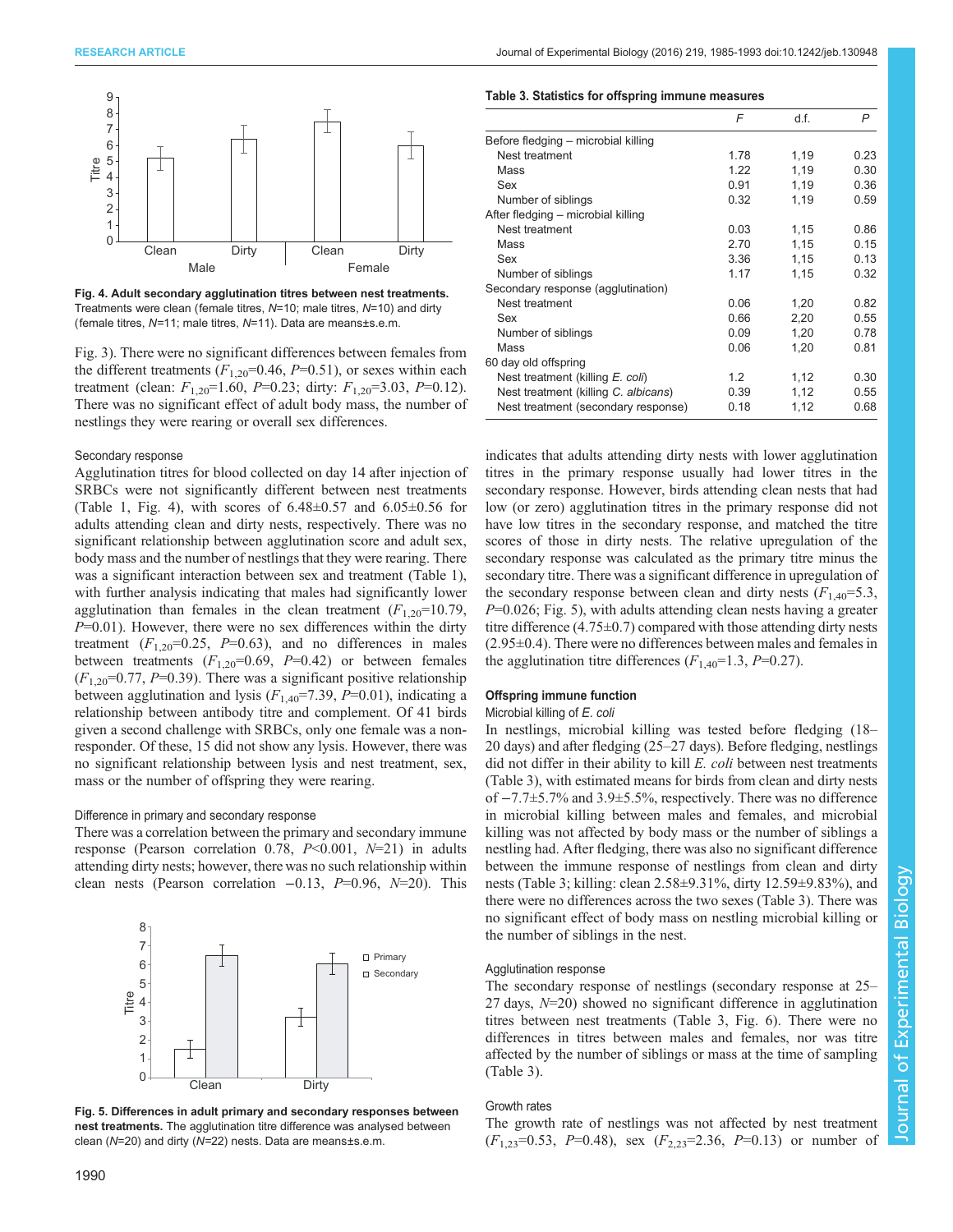<span id="page-6-0"></span>

Fig. 6. Nestling secondary total agglutination titres between nest treatments. N=11 birds per nest treatment. Data are means±s.e.m.

siblings ( $F_{1,23}$ =3.50, P=0.08). No relationship was found between growth rate and microbial killing of E. coli  $(F_{1,23}=1.88, P=0.19)$  or between growth rate and agglutination score  $(F_{1,23}=0.70, P=0.80)$ .

# Immune function of offspring at 60 days of age

Nest treatment did not impact killing of E. coli in the 60 day age group [\(Table 3\)](#page-5-0). Similarly, microbial killing of C. albicans was not affected by nest treatment ([Table 3\)](#page-5-0). There was no significant difference between offspring that were tested in adulthood from the two nest treatment groups with respect to agglutination [\(Table 3\)](#page-5-0), with birds from clean nests having mean agglutination titres to SRBCs of  $5\pm1.45$  and birds from dirty nests having agglutination titres of 5.75±1.02.

#### Parent and offspring relationships

Whilst controlling for treatment group, we found no evidence of any correlation between nestling innate immune function (with E. coli killing at 23–27 days of age) and the immune function of their parents (at 20 days after offspring hatching; see [Table S1\)](http://jeb.biologists.org/lookup/suppl/doi:10.1242/jeb.130948/-/DC1). To compare adaptive immune function, we tested the average secondary titres of offspring from the same nest and parental secondary response, and found no correlation between the mother, father or mid-parent value (i.e. the average of the parental values). Similarly, there were no relationships between the offspring values at 60 days old and parental killing of E. coli, C. albicans or agglutination (see [Table S1\)](http://jeb.biologists.org/lookup/suppl/doi:10.1242/jeb.130948/-/DC1).

# **DISCUSSION**

We found that increasing nest bacterial load up-regulated the adaptive humoral response in adults that attended dirty nests, predominantly the primary response, which can be attributed to the difference in males between treatments. However, manipulation of nest bacteria did not impact either the complement/humoral components of immunity (as tested by the killing of E. coli) or the cellular component ( phagocytosis, as tested by the killing of C. albicans) in either adults or their offspring. Therefore, our results suggest that nest sanitation affects aspects of adaptive immunity, but not the innate immune measures taken in our study of adult zebra finches. Previous studies testing the impact of environmental pathogens, including bacteria, have mostly focused on innate mechanisms, rather than adaptive immunity [\(Horrocks et al.,](#page-8-0) [2012a](#page-8-0),[b](#page-8-0)). However, despite these findings in adults, we found no difference in the adaptive immunity of nestlings as a result of our experimental nest treatments. This latter result is interesting and somewhat surprising, as we would expect nestlings to be impacted by microbes in the nest, where they spend more time in the nest than adults. Also surprising is that our measures of innate immunity were not impacted by the nest manipulations in either adults or nestlings. Reducing the hygiene of the nest, and in turn increasing the birds'

exposure to a higher abundance of presumably novel bacteria, has been hypothesised to up-regulate microbial killing mechanisms such as phagocytosis and complement proteins, which are relevant for non-specific defence against microorganisms and are mechanisms that should be flexible in varying conditions [\(Buehler et al., 2008; Millet et al., 2007](#page-8-0)).

Although not expected, in adults there was a significant difference between those in the clean and dirty nest treatments for the primary immune response, but not the secondary response, although this result can largely be attributed to the low titre of males in clean nests. In the secondary response, males also had a lower titre than females, but only in the clean treatment. This result could indicate that the adaptive immune system was upregulated in adults, particularly males, attending dirty nests versus clean nests. This also suggests that males may be more immunologically affected by the nest treatment than females. This could be potentially due to differences in incubation or nest-cleaning behaviours and the amount of time spent on the nest; however, this was not measured. A previous study of zebra finches by [McGraw and Ardia \(2005\)](#page-8-0) found that males had a significantly higher humoral response to SRBCs, but females had a higher cell-mediated immune response. However, the clean nest treatment seems to have had the opposite effect in our study. To account for individual differences in adaptive immune function, we tested the difference in titre scores between the primary and secondary antibody response. We found that adults with clean nests had a greater relative secondary response than those with dirty nests. Because the absolute level of the secondary response did not differ across treatment, the relatively greater secondary response in adults with clean nests can be attributed to low initial titre scores in the primary response. It is possible that the primary immune response in adults exposed to dirty nests was higher as a result of upregulation to defend against more frequent microbial challenges ( priming effect), whereas birds from clean nests had fewer challenges and consequently less priming. The lack of an effect of nest sanitation on the secondary response was not expected, but indicates that the primary exposure resulted in similar rates of class switching and production of memory B cells, even though the initial rate of IgM production was low in adults attending clean nests. It is possible that the increased titre indicates that the adults were sick from introduced pathogenic bacteria; however, if this was the case, the titre in the background agglutination analysis would be higher, and it was not. This could also be the case for nestlings; however, the lack of difference in immune measures, as well as growth rate, may suggest otherwise. It should also be noted that we changed the nest material in one treatment but not in the other, and that may have affected the results. Although we tried to control for this by shamcleaning the dirty nest, by moving the nest cup around and handling nestlings for the same period of time, it may be a confounding factor.

Microbial killing of E. coli decreased in adults throughout nestling rearing in this study, regardless of nest treatment. This finding is consistent with a previous study by [Evans et al. \(2015\)](#page-8-0) that demonstrated a decrease in microbial killing of E. coli between incubation and nestling rearing in little penguins (*Eudyptula minor*). In a broader context, [Pap et al. \(2010\)](#page-8-0) found that microbial killing of E. coli was at its lowest during breeding compared with the rest of the annual cycle in house sparrows (Passer domesticus). As there was no difference in microbial killing as a result of nest treatments in our current study, it is possible that the decrease is due to a physiological trade-off or potentially a decrease in nutritional intake as a result of the challenge of supporting growing nestlings. It has previously been demonstrated that there is a decrease in constitutive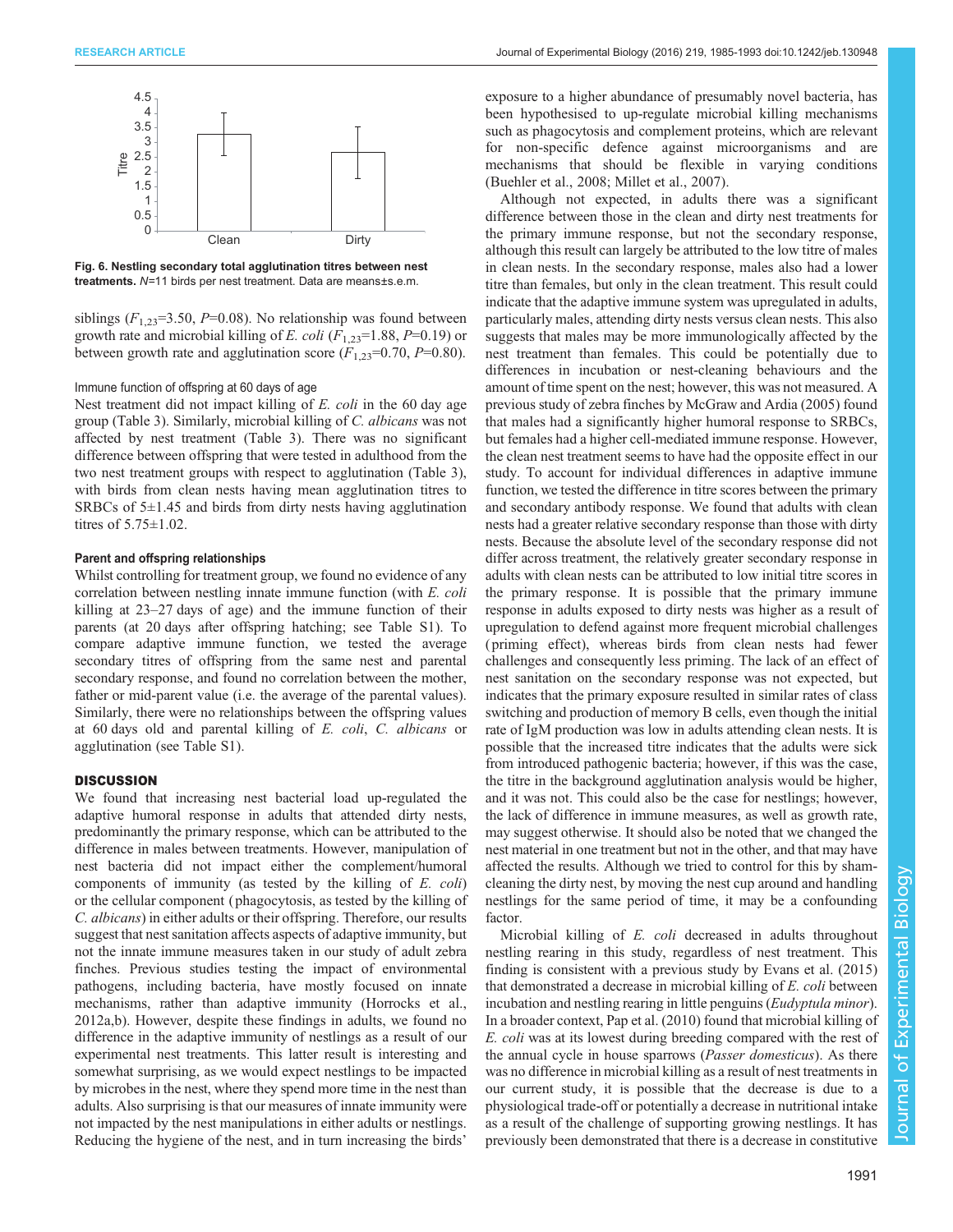<span id="page-7-0"></span>innate immunity during energy-demanding periods ([De Coster](#page-8-0) [et al., 2010; Nebel et al., 2012](#page-8-0); [Pap et al., 2010](#page-8-0)). Breeding and care of offspring require a reallocation of resources, as these tasks are nutritionally demanding [\(Moreno, 2004](#page-8-0)) and are among the most energetically expensive events for birds [\(Tinbergen and Williams,](#page-8-0) [2002](#page-8-0)). The microbial killing of C. albicans did not follow the same trend as the killing of E. coli, and remained constant throughout nestling rearing. This result was not expected as other studies have found variation in C. albicans killing according to the environment [\(Buehler et al., 2008](#page-8-0)). It is possible that the chicken faeces added to the nest did not contain novel bacteria and thus did not result in challenges that triggered an immune response. However, this seems unlikely as the chicken faeces came from free-ranging chickens raised in a mixed eucalypt forest, fed a variety of pellets and vegetables, and thus represents a very different environment from that to which our captive zebra finches had been exposed. Interestingly, the killing of E. coli and C. albicans correlated in adults after 20 days post-hatch and there was a trend at 10 days posthatch, but not during incubation. The correlation between the killing of E. coli and C. albicans was observed previously outside of the breeding period ([Versteegh et al., 2012\)](#page-8-0). Potentially, the differences in this correlation between incubation and nestling rearing could be attributed to differing immune strategies and balancing between nestling rearing, potential stressors (recapture/nest manipulations/ frequent blood samples) and pathogen pressure. Future studies should measure indices of greater activation of the immune system due to microbial manipulation by examining levels of proinflammatory cytokines and of Ig specific to the microbes added.

Our experimental manipulations of nest sanitation had little impact on either the innate or adaptive immune measures of nestlings taken in our study. Exposure to a diverse range of microorganisms after hatching is important for the maturation of immune defence, particularly in the first few weeks of development. In the first few weeks after hatching, nestlings rely on innate immune function and maternal antibodies for protection against pathogens, during which time the adaptive immune response matures. The adaptive response begins to become functional at 11–14 days and can take around 6 weeks to mature in many species [\(Klasing and Leshchinsky, 1999](#page-8-0)). Furthermore, the nest treatment had no observed effects on mature offspring. There are a number of possible interpretations. It is possible that the immune system does not require much microbial exposure to maximise the development of the immune system, given that exposure to only a few bacteria can lead to full population of the skin and intestinal mucosa. This is a possibility as we chose chicken faeces to introduce novel bacteria into the nest. However, exposure to diverse ranges of microbiota in early life has been shown to increase activation of immune-related genes in a wide variety of animals [\(Hooper et al., 2012; Mazmanian](#page-8-0) [et al., 2005](#page-8-0); [Mulder et al., 2011\)](#page-8-0). Potentially, the number of bacteria being sampled by the bursa for driving the diversification of the B cells is sufficient to drive lymphocyte differentiation in both clean and dirty nests. Alternatively, other sources of bacteria from the skin and saliva of parents [\(Kyle and Kyle, 1993; Mills et al., 1999\)](#page-8-0) could be important in driving this diversification. There is also the possibility that small sample sizes may have contributed to a lack of difference between the nest treatments. Finally, it is possible that the offspring primary response in relation to nest hygiene was similar to that of adults ( primary response); however, because of the age of the nestlings, we were unable to obtain that measurement and, as such, future studies could test this possibility.

We did not find any evidence of a relationship between the immune response in adults and that in their nestlings, unlike an earlier study that

found a link with the mother's immune function [\(Stambaugh et al.,](#page-8-0) [2011\)](#page-8-0). However, a more comprehensive and experimental study by [Pitala et al. \(2007\)](#page-8-0) found that the immune response was not heritable in 1626 collared flycatcher (Ficedula albicollis) nestlings that had mostly been cross-fostered. Evidence of variation in heritability exists in tree swallows (Tachycineta bicolor), where out of three different geographic locations, only one location showed heritability of immune response to PHA (Ardia and Rice, 2006). Our sample size and approach was rather small to address this question, and the source of variation in offspring immunity remains to be determined.

In conclusion, manipulation of bacterial load and sanitation in the nest did not impact measures of the innate immune function of either nestlings or adults. But, increasing the microbial load of the nest increased the relative magnitude of the secondary immune response above the primary response to SRBCs in adults. However, nestling immune function was not influenced by nest sanitation and future studies investigating the bacterial impact on immune function should test this further. Decreases in microbial killing of E. coli, a functional test of complement activity, during the nutritionally expensive period of nestling rearing may provide evidence for the trade-off hypothesis; however, a long-term study of birds, both in captivity and in the wild, is necessary to confirm this observation. Future studies should include analysis of the types of bacteria in the nest paired with immune function tests to get a further understanding of what might affect variation in immune function.

#### Acknowledgements

We are very grateful to Rod Collins, Bruce Newell, Luke and Lyn for their care of the zebra finches. For statistical assistance and advice, we thank Peter Biro. For the use of laboratory equipment and helpful advice, we are also very grateful to Bill Buttemer. For help and guidance with zebra finch breeding, we would also like to thank Mylene Mariette.

#### Competing interests

The authors declare no competing or financial interests.

#### Author contributions

J.K.E. designed the study, carried out all experiments, analysed the data, interpreted the findings and wrote the manuscript. K.C.K., S.C.G. and K.L.B. designed the study, interpreted the findings and contributed to the writing of the manuscript.

#### Funding

This study was funded by a grant from the Australian Research Council to S.C.G. and K.L.B. (DP130100417), as well as a Future Fellowship grant to S.C.G. (FT130101253) and also to K.L.B. (FT140100131) and a Macquarie University Research Excellence Scholarship to J.K.E.

#### Supplementary information

Supplementary information available online at <http://jeb.biologists.org/lookup/suppl/doi:10.1242/jeb.130948/-/DC1>

#### References

- Apanius, V. (1998). Ontogeny of immune function. Oxf. Ornithol. Ser. 8, 203-222. Archie, E. A. and Theis, K. R. (2011). Animal behaviour meets microbial ecology [Anim. Behav.](http://dx.doi.org/10.1016/j.anbehav.2011.05.029) 82, 425-436.
- Ardia, D. R. and Rice, E. B. [\(2006\). Variation in heritability of immune function in the](http://dx.doi.org/10.1007/s10682-006-0016-x) [tree swallow.](http://dx.doi.org/10.1007/s10682-006-0016-x) Evol. Ecol. 20, 491-500.
- Bä[ckhed, F., Ley, R. E., Sonnenburg, J. L., Peterson, D. A. and Gordon, J. I.](http://dx.doi.org/10.1126/science.1104816) (2005) [Host-bacterial mutualism in the human intestine.](http://dx.doi.org/10.1126/science.1104816) Science 307, 1915-1920.
- Bacon, L. D. (1992). Measurement of immune competence in chickens. Poult. Sci. Rev. 4, 187-195.
- Bedrani, L., Helloin, E., Guyot, N., Réhault-Godbert, S. and Nys, Y. (2013). [Passive maternal exposure to environmental microbes selectively modulates the](http://dx.doi.org/10.1186/1471-2180-13-128) [innate defences of chicken egg white by increasing some of its antibacterial](http://dx.doi.org/10.1186/1471-2180-13-128) activities. [BMC Microbiol.](http://dx.doi.org/10.1186/1471-2180-13-128) 13, 128.
- [Benskin, C. M. H., Wilson, K., Jones, K. and Hartley, I. R.](http://dx.doi.org/10.1111/j.1469-185X.2008.00076.x) (2009). Bacterial [pathogens in wild birds: a review of the frequency and effects of infection.](http://dx.doi.org/10.1111/j.1469-185X.2008.00076.x) Biol. Rev. 84[, 349-373.](http://dx.doi.org/10.1111/j.1469-185X.2008.00076.x)
- [Berger, S., Disko, R. and Gwinner, H.](http://dx.doi.org/10.1007/BF02465631) (2003). Bacteria in starling nests. J. Ornithol. 144[, 317-322.](http://dx.doi.org/10.1007/BF02465631)